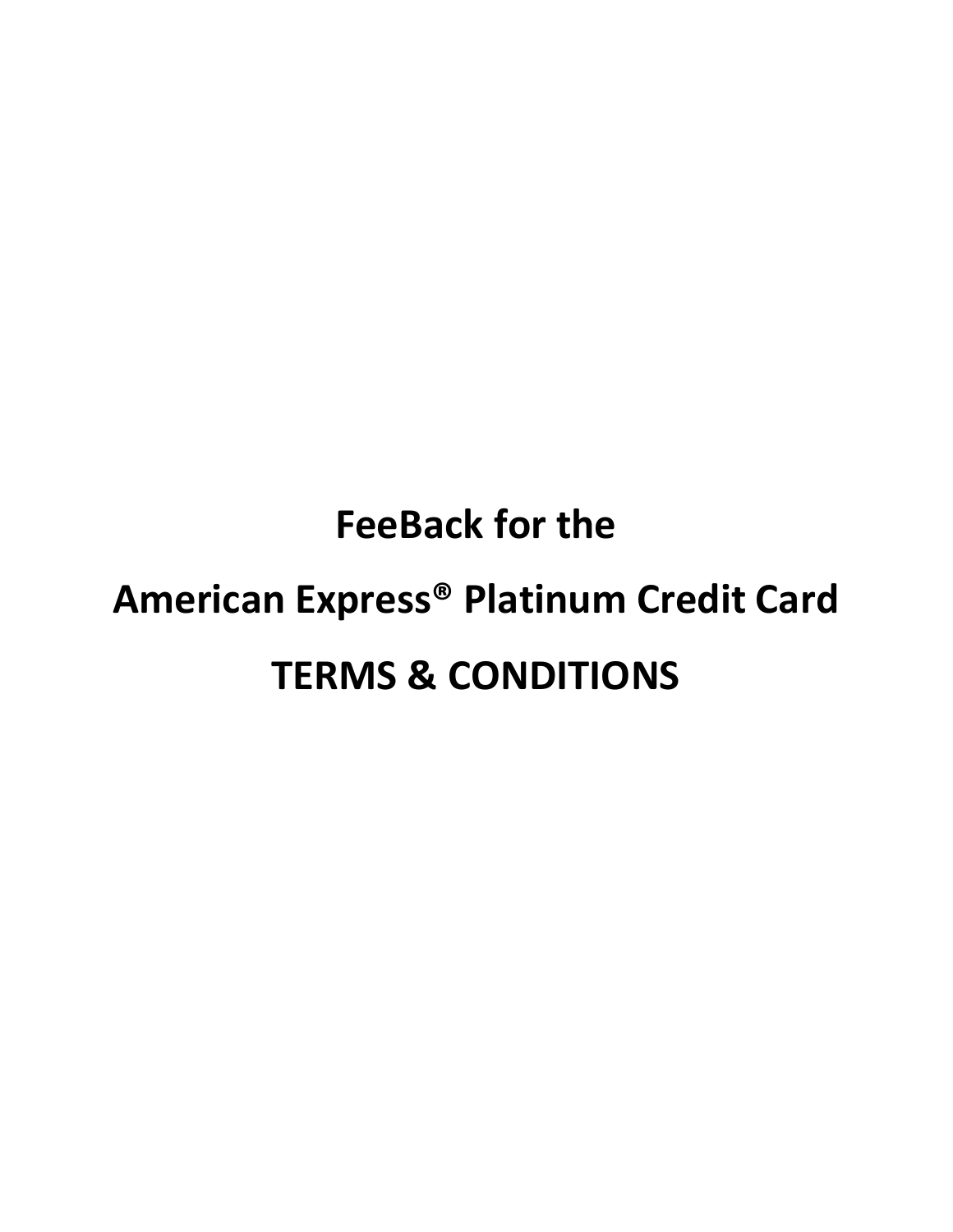### **DEFINITIONS:**

"AEME" - AMEX (Middle East) B.S.C. (c) - Emirates, its successors, assigns, subsidiaries, branches and sister and parent companies.

"American Express® Platinum Credit Card" – The American Express® Platinum Credit Card issued by AEME for residents of the UAE.

"Cardmember" or "Basic Cardmember" - The person in whose name the American Express® Platinum Credit Card is issued to incur Purchase Transactions.

"FeeBack" – The credit back of Annual Membership Fees for the American Express® Platinum Credit Card in accordance with these terms and conditions.

"Delinquent Cardmember" - Any Cardmember who is overdue on payment status by a minimum of 1 day from Payment Due Date.

"Eligible Cardmember" - Only those Cardmembers whose Card is not on delinquent status or blocked or cancelled status.

"Purchase Transaction(s)" - Transaction(s) using the American Express® Platinum Credit Card for the purchase of goods or services. This excludes fees, charges, charge backs, reversals, payment transactions, Cash Withdrawals, or any other transactions charged to the Card Account.

"Statement of Account" - AEME's monthly or other periodic Statement of Account provided to the Cardmember showing particulars of the New Balance incurred by the Cardmember and the Supplementary Cardmember(s), if any, and payable to AEME.

#### **FEEBACK PROGRAMME:**

FeeBack is a feature on the American Express® Platinum Credit Card. With FeeBack, the Annual Membership Fee on an American Express Platinum Credit Card will be credited back to a Cardmember's Statement of Account when the Cardmember fulfills the following spends thresholds:

- To credit back the Annual Membership Fee in the first year of Cardmembership, the Cardmember must spend at least AED 10,000 on Purchases Transactions within the first 3 months of receiving his/her Card. If the Cardmember fulfills this condition, the Annual Membership Fee will be credited back in the 5th month statement.
- In order for the Annual Membership Fee in the second year of Cardmembership to be credited back, the Cardmember must spend at least AED 40,000 on Purchases Transactions within the first 12 months of receiving his/her Card. If the Cardmember fulfills this condition, the Annual Membership Fee will be credited back in the 13th month statement. The spends on Purchase Transactions that were calculated toward the FeeBack of the first year of Cardmembership as described above will also be calculated toward the FeeBack of the second year of Cardmembership.
- To avail of FeeBack in any subsequent year of Cardmembership, the Cardmember must spend at least AED 40,000 on Purchases Transactions within the preceding 12 month period prior to the Card anniversary date. If the Cardmember fulfills this condition, the Annual Membership Fee will be credited back waived on the month of the Cardmembership anniversary.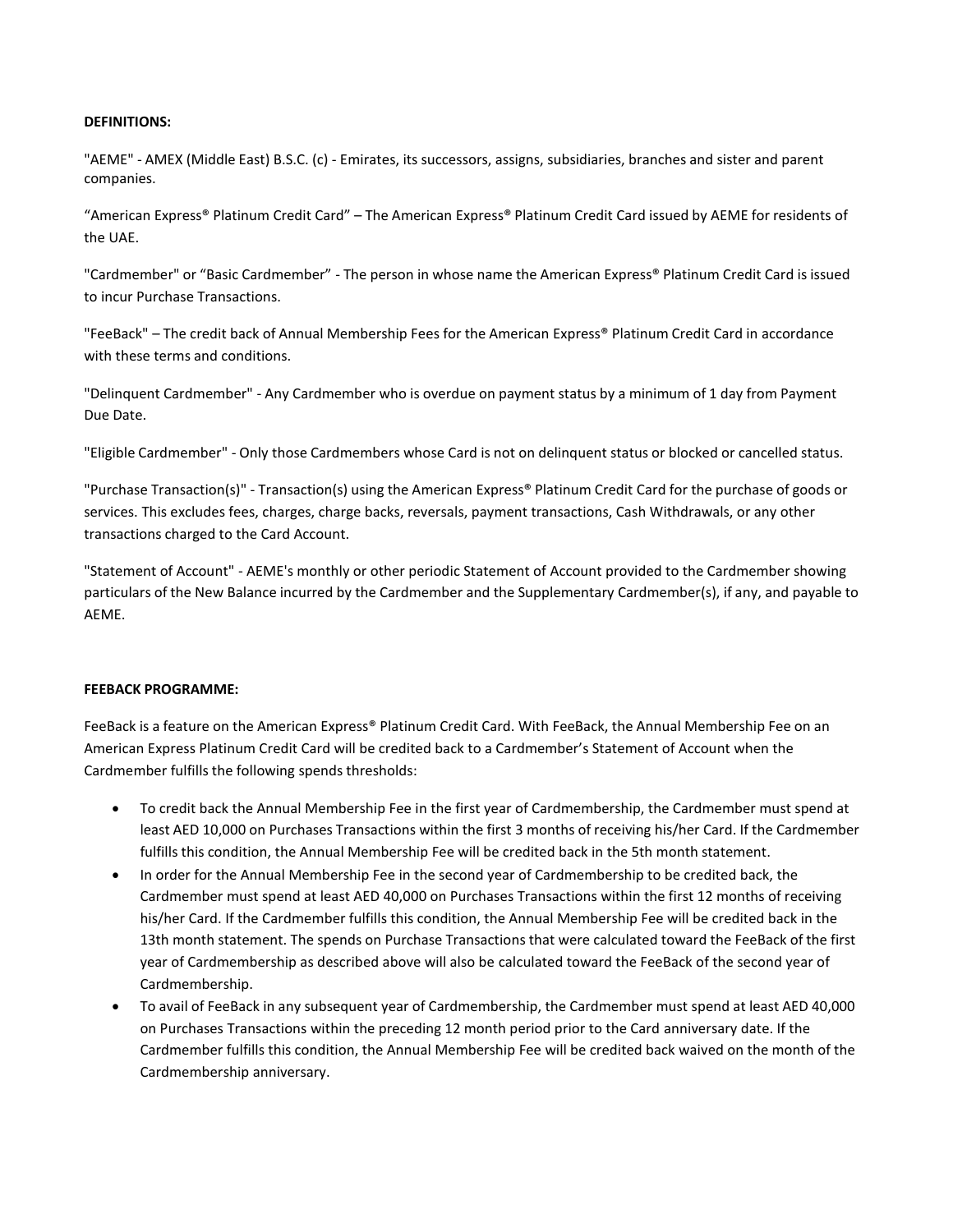## **GENERAL CONDITIONS:**

1) The FeeBack programme is governed by the American Express Credit Card Terms & Conditions. Any capitalised terms not defined herein shall have the same meaning.

2) Delinquent Cardmembers and Cardmembers whose accounts that are closed or terminated will not qualify for FeeBack credit.

3) Any Purchase Transaction made in a month during which the total amount outstanding on the Card Account exceeds the Credit Limit will not be calculated toward FeeBack.

4) Any Purchase Transaction made in any month for which the Minimum Payment Due shown on the Statement of Account is not paid by the Due Date shown on the Statement of Account will not be calculated toward FeeBack.

5) Any amounts that are subsequently re-credited to the Account because of refunds or credit adjustments processed by AEME will not be calculated toward FeeBack.

6) The sum total of Basic and Supplementary Cardmember Purchase Transactions will be combined into the Basic Cardmember Statement.

7) AEME assumes no responsibility and liability in offering FeeBack under the FeeBack programme.

8) Cardmembers can contact AEME to determine the status of the FeeBack earned. Separate statements or any other correspondence on FeeBack earned will also be communicated on the monthly Statement of Account to be sent by AEME to Cardmembers.

9) AEME has the right to debit the amount of FeeBack earned by the Cardmember in case the Annual Membership Fee was reversed due to any other reason or Card is fraudulent and/or the FeeBack has been earned on transactions that were subsequently cancelled or reversed or declared void.

10) AEME has the right to change, alter, modify, amend, pre-pone, postpone any part(s) of the FeeBack programme including but not limited to amending the spend threshold at its sole discretion. No explanation need be provided by AEME in this regard. AEME also reserves the right to continue or discontinue the FeeBack programme at any time at its discretion.

11) AEME's failure to enforce a particular term or condition does not constitute a waiver of that term or condition by AEME.

12) All questions or disputes regarding eligibility for FeeBack will be resolved by AEME in its sole discretion.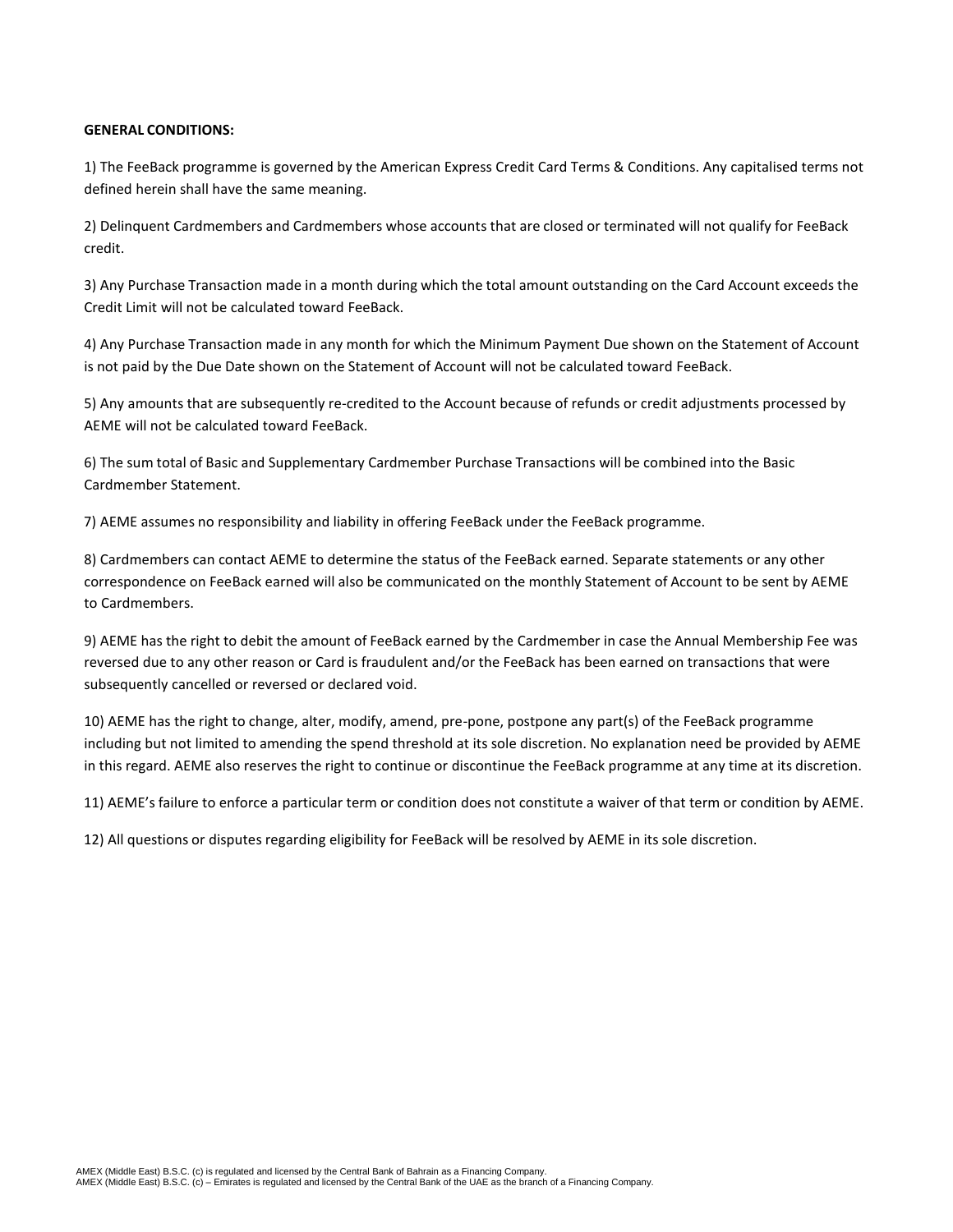**شروط وأحكام استرداد رسوم العضوية السنوية لبطاقة أمريكان إكسبريس البالتينية االئتمانية**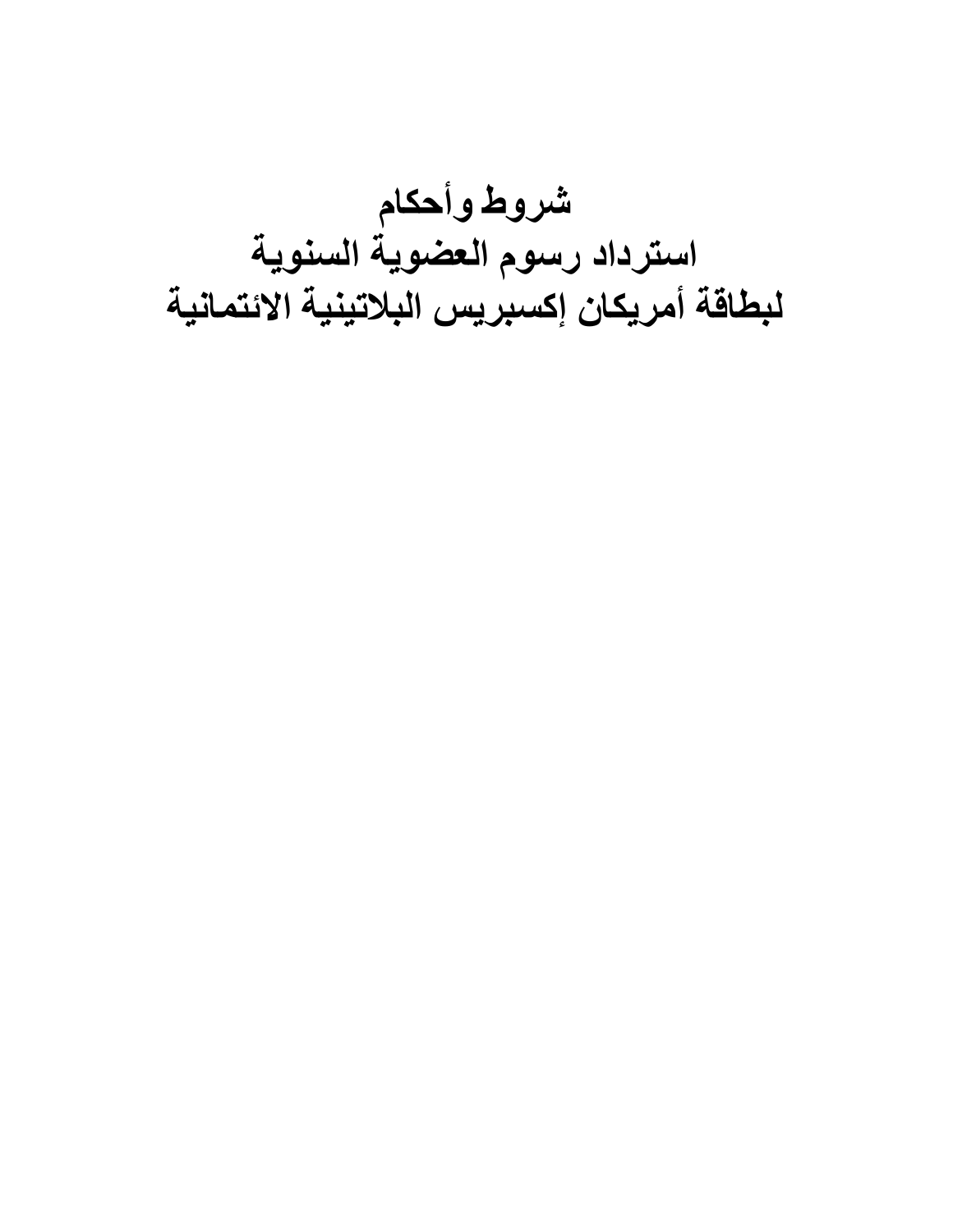**التعريفات:**

"أمريكان إكسبريس الشرق الأوسط": أميكس (الشرق الأوسط) ش.م.ب (مقفلة) – الإمارات وعملاؤها والمتنازل إليهم من طرفها وشركاتها الفرعية وفروعها وشركاتها الزميلة وشركاتها الأم.

"بطاقة أمريكان إكسبريس البالتينية االئتمانية": بطاقة أمريكان إكسبريس البالتينية االئتمانية الصادرة عن أمريكان إكسبريس الشرق الأوسط للمقيمين في دولة الإمارات.

"عضو البطاقة" أو "عضو البطاقة األساسي": الشخص الصادر باسمه بطاقة أمريكان إكسبريس البالتينية االئتمانية إلجراء معامالت الشراء.

"استرداد الرسوم": استرداد رسوم العضوية السنوية بخصوص بطاقة أمريكان إكسبريس البالتينية االئتمانية وفقاً لهذه الشروط واألحكام.

"عضو البطاقة المتخلف عن السداد": أي عضو بطاقة يتخلف عن الدفع لمدة يوم واحد كحد أدنى من تاريخ استحقاق الدفع.

"عضو البطاقة المؤهل": هم فقط أعضاء البطاقة الذين ال تخضع بطاقاتهم لحالة التخلف عن السداد أو الحظر أو اإللغاء.

"معاملة (معاملات) الشراء" المعاملة (المعاملات) التي تتم بإستخدام بطاقة أمريكان إكسبريس البلاتينية الائتمانية من أجل شراء السلع أو الخدمات. ويُستثنى من ذلك الرسوم واستردادات الرسوم والمدفوعات العكسية ومعامالت الدفع والسحوبات النقدية أو أي معامالت أخرى مستقطعة من حساب البطاقة.

"كشف الحساب": كشف الحساب الشهري أو الدوري الذي تصدره أمريكان إكسبريس الشرق األوسط لعضو البطاقة والذي يوضح تفاصيل الرصيد الجديد الذي تحمله عضو البطاقة وعضو (أعضاء) البطاقة الإضافي (الإضافيين)، إن وجد، وموجب الدفع إلى أمريكان إكسبريس الشرق األوسط.

# **برنامج استرداد الرسوم:**

استرداد الرسوم هي ميزة في بطاقة أمريكان إكسبريس البالتينية االئتمانية. وبموجب برنامج استرداد الرسوم، يتم إعادة رسوم العضوية السنوية عن بطاقة أمريكان إكسبريس البالتينية االئتمانية إلى كشف حساب عضو البطاقة عندما يوفي عضو البطاقة بحدود اإلنفاق التالية:

من أجل استر داد رسوم العضوية السنوية في السنة الأولى من عضوية البطاقة، يتعين على عضو البطاقة إنفاق ما لا يقل عن 10,000 در هم إماراتي على معاملات الشراء خلال الأشهر الثلاثة الأولى من استلام بطاقته. وفي حال وفاء عضو البطاقة بهذا الشرط، يتم استرداد رسوم العضوية السنوية في كشف حساب الشهر الخامس.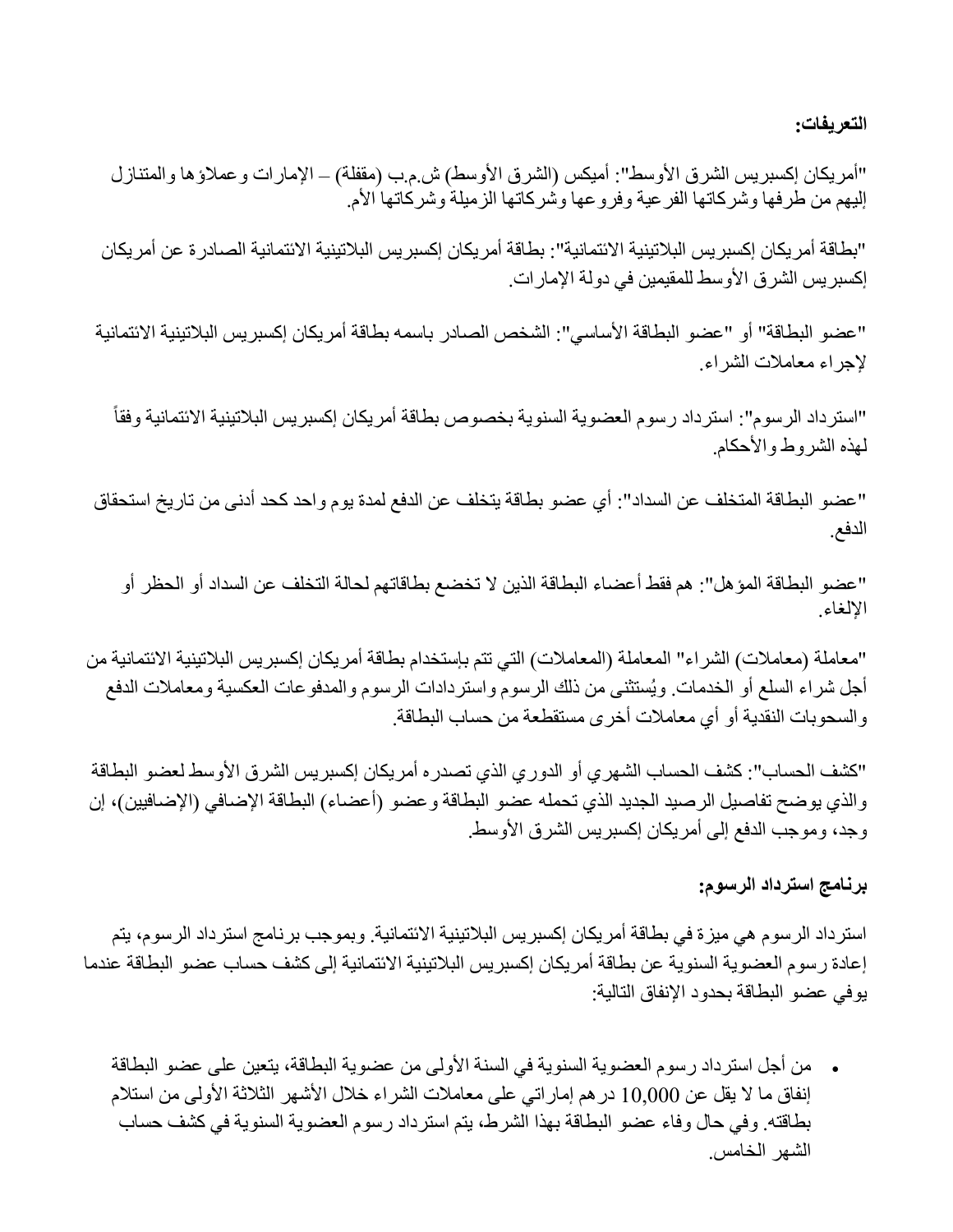- من أجل استرداد رسوم العضوية السنوية في السنة الثانية من عضوية البطاقة، يتعين على عضو البطاقة إنفاق ما لا يقل عن 40,000 درهم إماراتي على معاملات الشراء خلال الاثني عشر شهراً الأولى من استالم بطاقته. وفي حال وفاء عضو البطاقة بهذا الشرط، يتم استرداد رسوم العضوية السنوية في كشف حساب الشهر الثالث عشر. كما يتم احتساب نفقات معامالت الشراء التي تم حسابها بخصوص استرداد رسوم السنة الأولى من عضوية البطاقة وفقأ للموصوف أعلاه بخصوص استرداد رسوم السنة الثانية من عضوية البطاقة.
- من أجل اإلستفادة من برنامج استرداد الرسوم في أي سنة تالية من عضوية البطاقة، يتعين على عضو البطاقة إنفاق ما لا يقل عن 40,000 در هم إمار اتي على معاملات الشراء خلال فترة الاثني عشر شهراً التي تسبق تاريخ الذكرى السنوية للبطاقة. وفي حال وفاء عضو البطاقة بهذا الشرط، يتم استرداد رسوم العضوية السنوية في شهر الذكرى السنوية لعضوية البطاقة.

**الشروط العامة:**

- يخضع برنامج استرداد الرسوم لشروط وأحكام بطاقة أمريكان إكسبريس االئتمانية، وأي مصطلحات رئيسية غير معرفة في هذه الوثيقة تأخذ المعنى نفسه الوارد لتلك الشروط.
	- . لن يحق لأعضاء البطاقة المتخلفين عن السداد وأعضاء البطاقة الذين تم إغلاق أو إنهاء حساباتهم الاستفادة من برنامج استرداد الرسوم.
	- أي معاملة شراء يتم تنفيذها في شهر يتجاوز فيه المبلغ اإلجمالي المتأخر في حساب البطاقة حد االئتمان لن يتم حسابها بخصوص استرداد الرسوم.
- أي معاملة شراء يتم تنفيذها في أي شهر ال يتم فيه سداد المبلغ األدنى المستحق الموضح في كشف الحساب بحلول تاريخ االستحقاق المبين في كشف الحساب لن يتم حسابها بخصوص استرداد الرسوم.
- أي مبالغ يُعاد إضافتها عقب ذلك إلى الحساب نتيجة لالستردادات أو التسويات االئتمانية المنفذة بواسطة أمريكان إكسبريس الشرق الأوسط لن يتم حسابها بخصوص استرداد الرسوم.
	- ه المبلغ الإجمالي لمعاملات الشراء الخاصة بعضو البطاقة الأساسي والإضافي سيتم دمجها معاً في كشف حساب عضو البطاقة الأساسي.
		- لا تتحمل أمريكان إكسبريس الشرق الأوسط أي مسؤولية عن توفير استرداد الرسوم بموجب برنامج استرداد الرسوم.
- يمكن ألعضاء البطاقة التواصل مع أمريكان إكسبريس الشرق األوسط من أجل تحديد حالة استرداد الرسوم المكتسب. وسيتم كذلك إرسال كشوف حساب منفصلة أو أي مراسالت أخرى بشأن استرداد الرسوم المكتسب مع كشف الحساب الشهري الذي ترسله أمريكان إكسبريس الشرق الأوسط إلى أعضاء البطاقة.